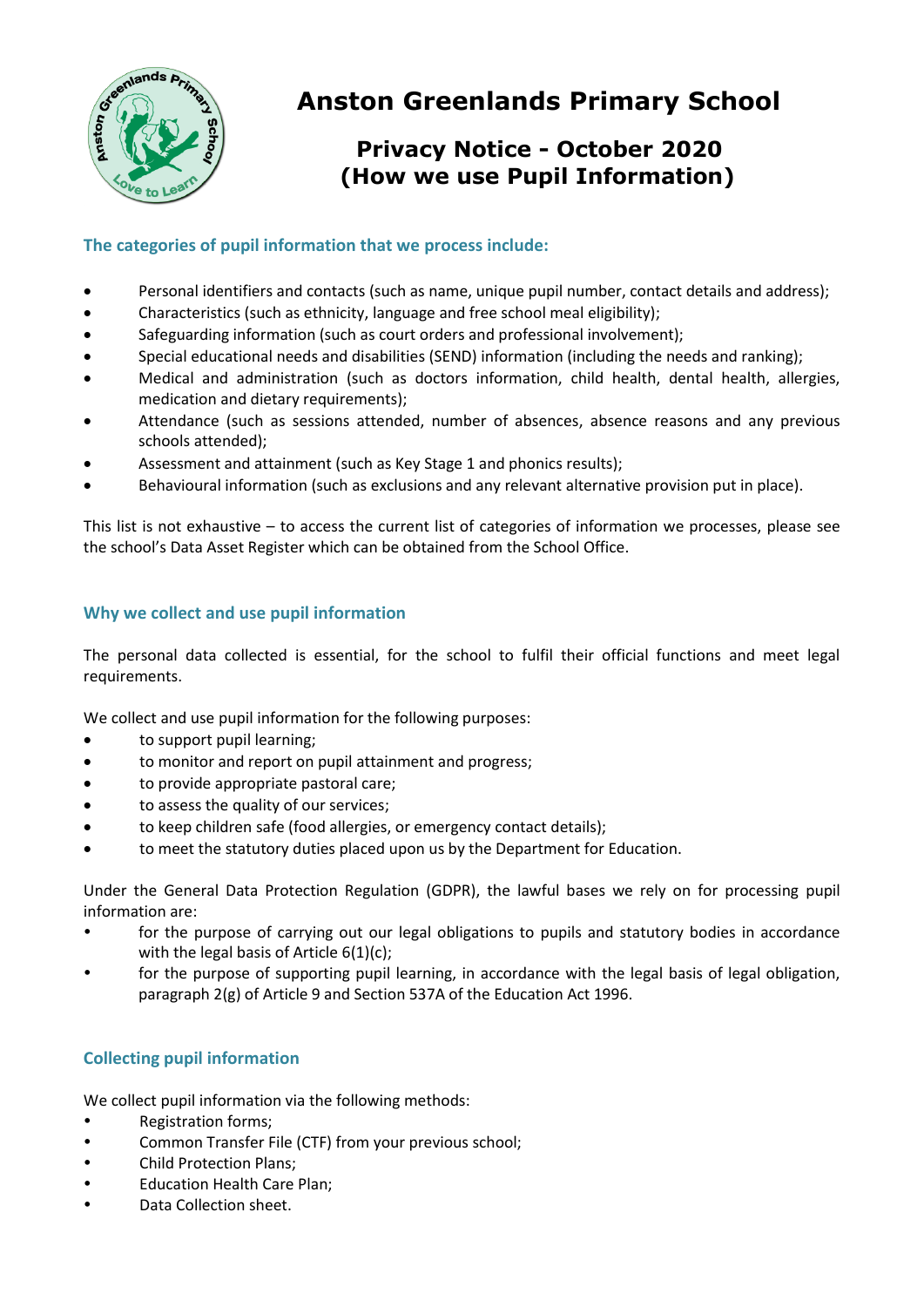Pupil data is essential for the schools' operational use. Whilst the majority of pupil information you provide to us is mandatory, some of it is requested on a voluntary basis. In order to comply with the data protection legislation, we will inform you at the point of collection, whether you are required to provide certain pupil information to us or if you have a choice in this and we will tell you what you need to do if you do not want to share this information with us.

## **Storing pupil data**

We hold your personal information securely for the set amount of time shown in our data retention schedule. For more information on our data retention schedule and how we keep your data safe, please contact the School Office.

#### **Who we share pupil information with**

We routinely share your information with:

- schools
- local authorities
- the Department for Education (DfE)
- Teachers 2 Parents
- ParentPay
- Capita SIMS
- CPOMS
- Data monitoring software e.g. FFT, RAISE, OTrack
- **•** School Nurse
- Health Care professionals
- Other local authorities

#### **Why we regularly share pupil information**

We do not share information about our pupils with anyone without consent unless the law and our policies allow us to do so.

In order to meet statutory requirements around appropriate education provision, and to fulfil safeguarding requirements, we share information about school history, and the latest known pupil and parent address and contact details in the event of a Child Missing Education.

We share pupils' data with the Department for Education (DfE) on a statutory basis. This data sharing underpins school funding and educational attainment policy and monitoring.

We are required to share information about our pupils with the (DfE) under regulation 5 of The Education (Information About Individual Pupils) (England) Regulations 2013.

Pupil data is shared via secure networks which are password coded.

#### **Department for Education**

The Department for Education (DfE) collects personal information from educational settings and local authorities via various statutory data collections. We are required to share information about our pupils with the DfE either directly or via our local authority for the purpose of those data collections, under: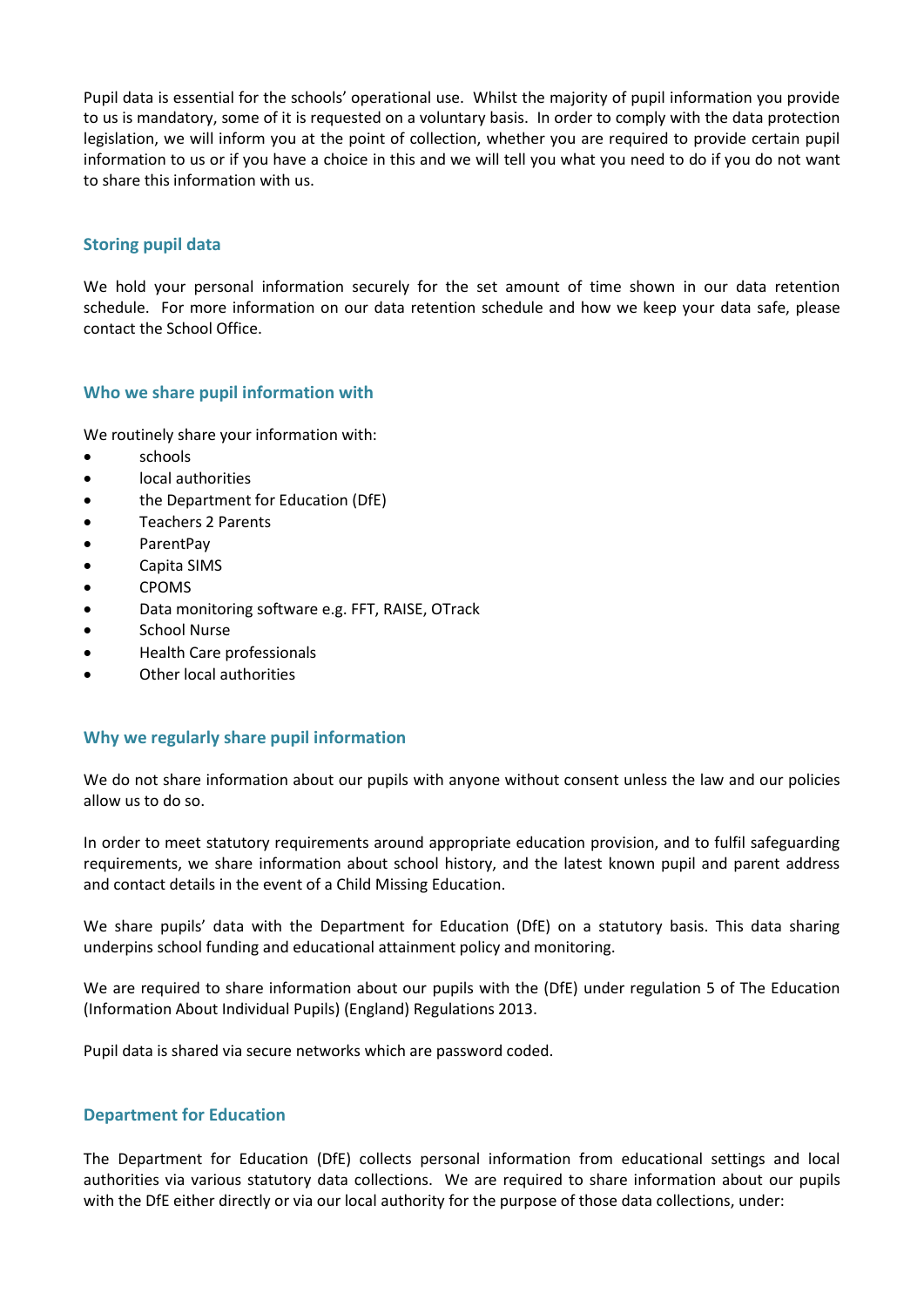regulation 5 of the Education (Information about Individual Pupils) (England) Regulations 2013.

All data is transferred securely and held by DfE under a combination of software and hardware controls, which meet the current government security policy framework.

For more information, please see 'How Government uses your data' section.

#### **Local Authorities**

We may be required to share information about our pupils with the local authority to ensure that they can conduct their statutory duties under

the Schools Admission Code, including conducting Fair Access Panels.

#### **Requesting access to your personal data**

Under GDPR, parents and pupils have the right to request access to information about them that we hold. To make a request for your personal information, or be given access to your child's educational record, contact the School Office.

Depending on the lawful basis above, you may also have the right to:

- object to processing of personal data that is likely to cause, or is causing, damage or distress;
- prevent processing for the purpose of direct marketing;
- object to decisions being taken by automated means;
- in certain circumstances, have inaccurate personal data rectified, blocked, erased or destroyed; and
- a right to seek redress, either through the ICO, or through the courts.

If you have a concern about the way we are collecting or using your information, you should raise your concern with us in the first instance or directly to the Information Commissioner's Office at <https://ico.org.uk/concerns/>

For further information on how to request access to personal information held centrally by DfE, please see the 'How Government uses your data' section of this notice.

## **Withdrawal of consent and the right to lodge a complaint**

Where we are processing your personal data with your consent, you have the right to withdraw that consent. If you change your mind, or you are unhappy with our use of your personal data please let us know by contacting the Data Protection Officer, Tim Pinto on 01909 550557.

#### **Last updated**

We may need to update this privacy notice periodically so we recommend that you revisit this information from time to time. This version was last updated in October 2020.

#### **Contact**

If you would like to discuss anything in this privacy notice, please contact: Alex Wirth, Headteacher or Tim Pinto, Data Protection Officer.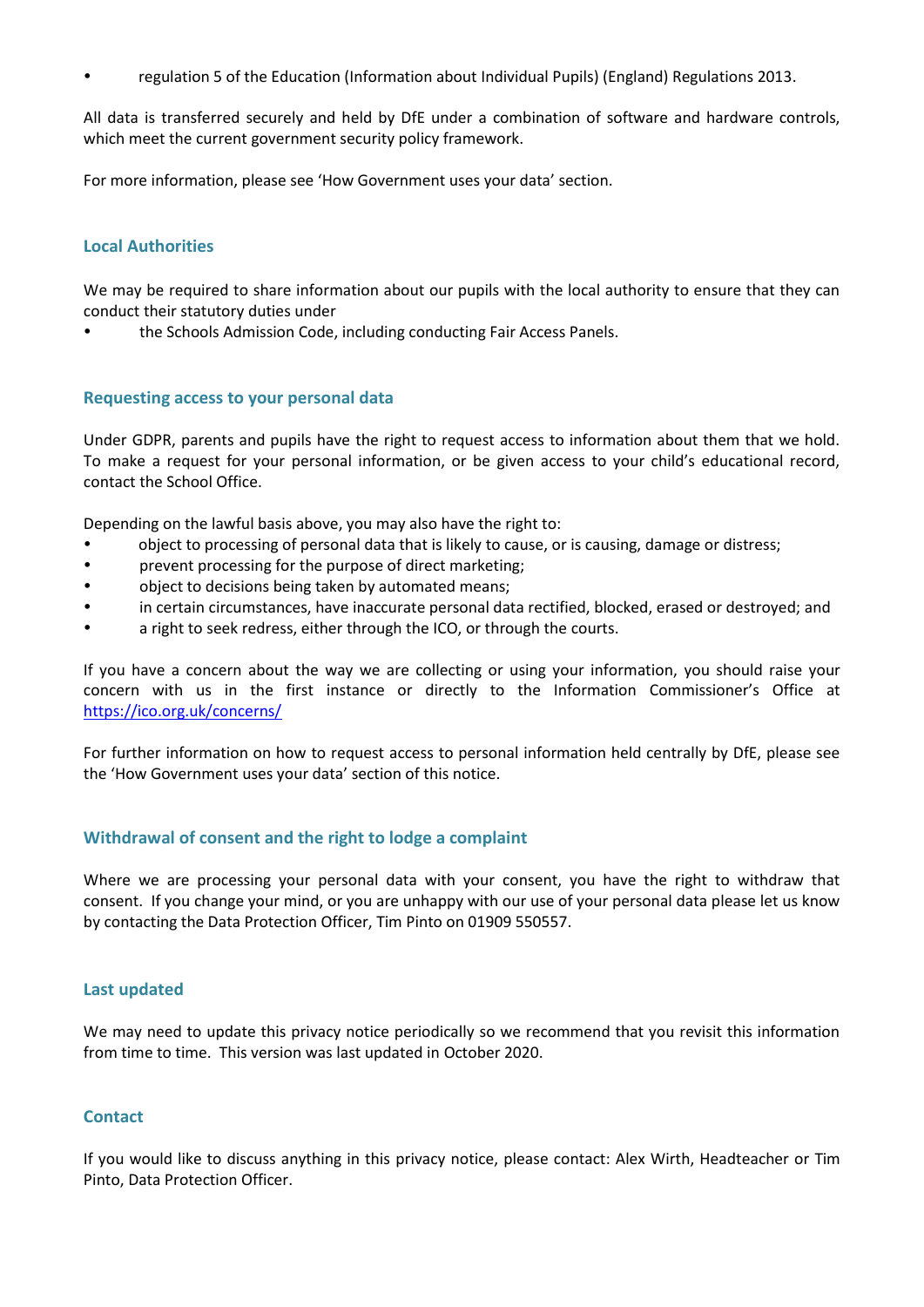#### **How Government uses your data**

The pupil data that we lawfully share with the DfE through data collections:

- underpins school funding, which is calculated based upon the numbers of children and their characteristics in each school;
- informs 'short term' education policy monitoring and school accountability and intervention (for example, school GCSE results or Pupil Progress measures);
- supports 'longer term' research and monitoring of education policy (for example how certain subject choices go on to affect education or earnings beyond school).

#### **Data Collection Requirements**

To find out more about the data collection requirements placed on us by the Department for Education (for example; via the school census) go to [https://www.gov.uk/education/data-collection-and-censuses-for](https://www.gov.uk/education/data-collection-and-censuses-for-schools)[schools.](https://www.gov.uk/education/data-collection-and-censuses-for-schools)

## **The National Pupil Database (NPD)**

Much of the data about pupils in England goes on to be held in the National Pupil Database (NPD).

The NPD is owned and managed by the DfE and contains information about pupils in schools in England. It provides invaluable evidence on educational performance to inform independent research, as well as studies commissioned by the department.

It is held in electronic format for statistical purposes. This information is securely collected from a range of sources including schools, local authorities and awarding bodies.

To find out more about the NPD, go to [https://www.gov.uk/government/publications/national-pupil](https://www.gov.uk/government/publications/national-pupil-database-user-guide-and-supporting-information)[database-user-guide-and-supporting-information.](https://www.gov.uk/government/publications/national-pupil-database-user-guide-and-supporting-information)

#### **Sharing by the Department**

The law allows the Department to share pupils' personal data with certain third parties, including:

- schools;
- local authorities;
- researchers;
- organisations connected with promoting the education or wellbeing of children in England;
- other government departments and agencies;
- organisations fighting or identifying crime.

For more information about The Department's NPD data sharing process, please visit: [https://www.gov.uk/data-protection-how-we-collect-and-share-research-data.](https://www.gov.uk/data-protection-how-we-collect-and-share-research-data)

Organisations fighting or identifying crime may use their legal powers to contact DfE to request access to individual level information relating to detecting that crime. Whilst numbers fluctuate slightly over time, DfE typically supplies data on around 600 pupils per year to the Home Office and roughly 1 per year to the Police.

For information about which organisations the Department has provided pupil information (and for which project) or to access a monthly breakdown of data share volumes with Home Office and the Police please visit the following website<https://www.gov.uk/government/publications/dfe-external-data-shares>